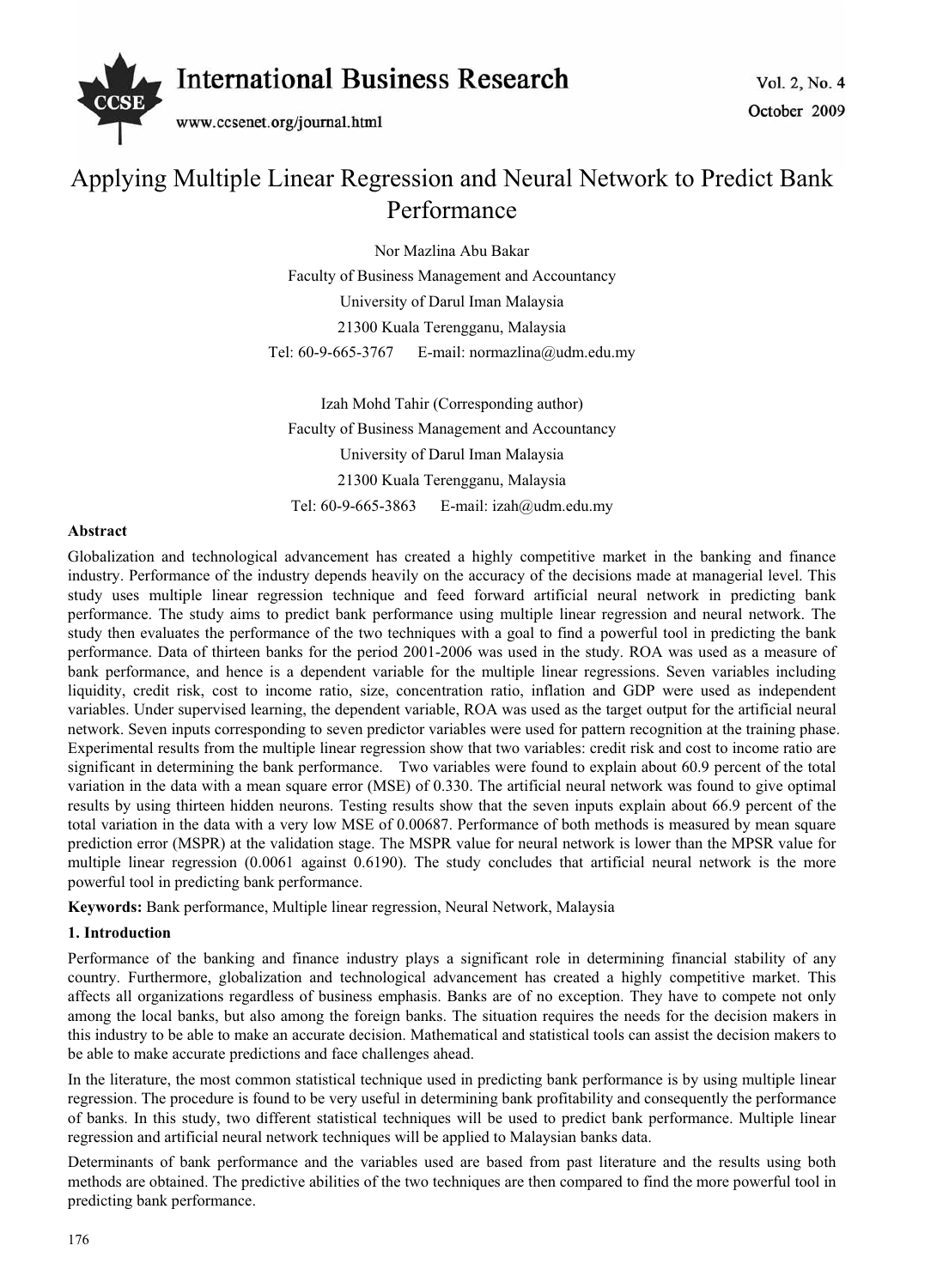The objectives of this paper are to predict Malaysian bank performance using Multiple Linear Regression and Artificial Neural Network and to evaluate which of this method is more powerful in predicting bank performance.

#### **2. Literature Review**

Researchers in banking and finance have indicated that bank performance is related to internal and external factors. The internal factors relate to banks' characteristics and external factors are described as the economic and legal environment (Athanasoglou, Brissimis & Delis, 2008). Multiple linear regression is a very common statistical technique used in finding the determinants of bank performance, for example Athanasoglou, Brissimis & Delis (2008), Haron (2004) and Sanusi & Mohamed (2007). The analysis of multiple linear regression often produced low coefficient of multiple determination, or  $R^2$  values and the presence of outliers is seen to be a very common problem (Midi & Imon, 2006).

The performance measures are represented by return on assets (ROA), return on equity (ROE) and return on deposits (ROD) from balance sheets (Sanusi & Mohamed, 2007). In a study on panel data in finding determinants of Islamic bank profitability, Haron (2004) found that internal factors such as liquidity, total expenditures, funds invested and profit sharing ratio have a significant effect on bank profitability. Interest rate, market share and bank size, described as external effects, are also found to have the same effect in determining bank profitability.

A similar study in finding determinants of bank profitability, Sanusi & Mohamed (2007) found that bank's characteristics and the financial structure of a country are significant variables affecting bank profitability. They also compared the results of fixed effects and random effects on the proposed model and observed low adjusted  $R<sup>2</sup>$  values, indicating a low proportion of variation in profitability explained by the significant independent variables.

Athanasoglou, Brissimis & Delis (2008), investigated the effect of bank-specific and industry-specific and macroeconomics determinants on bank profitability in Greece. Two variables are found to have significant effect; labour productivity growth (positive effect) and operating expenses (negative effect). Variables used by Athanasoglou, Brissimis & Delis (2008), are adapted in this study to perform multiple linear regression on the Malaysian banks.

As with Artificial Neural Network, Vellido (1999) listed a variety of research that has used this method. In banking and finance, artificial neural network has been used to predict banks and firms bankruptcy, predict credit card performance, credit evaluation and also detect insurance fraud. Aiken (1999) used artificial neural network to forecast inflation and concluded that neural network is able to fairly accurately forecast the consumer price index of a country.

The future of the artificial neural network in finance is discussed by Brunell & Folarin (1997). They have looked at the promising performance of artificial neural network in debt risk assessment and its ability to improve on loan assessment. They found that the artificial neural network has helped bank managers to evaluate good or bad credit risks by estimating the likelihood that a firm's or borrower's ability to require additional capital through borrowing. The high performance of artificial neural network in many areas of banking and finance has led to the application of the artificial neural network to predict bank performance in this study.

The performance of artificial neural network has been compared with many other traditional statistical techniques. For example, artificial neural network is compared with multiple linear regression (Nguyen & Cripps, 2001 and Arulsudar, Subramaniam & Murthy, 2005), discriminant analysis and logistic regression (Leshno & Spector, 1996), decision trees and logistic regression (Delen, Walker & Kadam, 2004), stepwise regression and ridge regression (Chokmani,Quarda, Hamilton, Hosni & Hugo, 2008), logistic regression (Zhang, Hu, Patuwo & Indro, 1997). The artificial neural network has outperformed the traditional methods in all of these studies. Specifically, the artificial neural network is found to have better performance than multiple regression analysis when moderate to large data sample size is used (Nguyen & Cripps, 2001).

Comparison of artificial neural network and multiple linear regression has also been done in various fields of study. Artificial neural network is extensively being applied in predicting bankruptcy. Leshno & Spector (1996) have compared artificial neural network with multivariate discriminant analysis and logistic regression in their study on bankruptcy using a limited number of firms. Prediction capabilities of artificial neural network are found to be more accurate than the classical discriminant analysis and logistic regression. They also concluded that an ample number of examples must be provided for neural network to perform at its optimum. Another study in predicting bankruptcy is by Boritz & Kennedy (1995) who examined different types of artificial neural network and compared against other bankruptcy prediction techniques such as discriminant analysis, logit and probit techniques. Performance of the artificial neural network is found to be affected by the choice of variables. Although the artificial neural network has outperformed the traditional methods, the later has advantages of being easy to understand and use.

Nguyen & Cripps (2001) examined the performance of various artificial neural network architectures. Standard back propagation is found to perform better than other neural network architectures. The network performance is also found to improve with training size.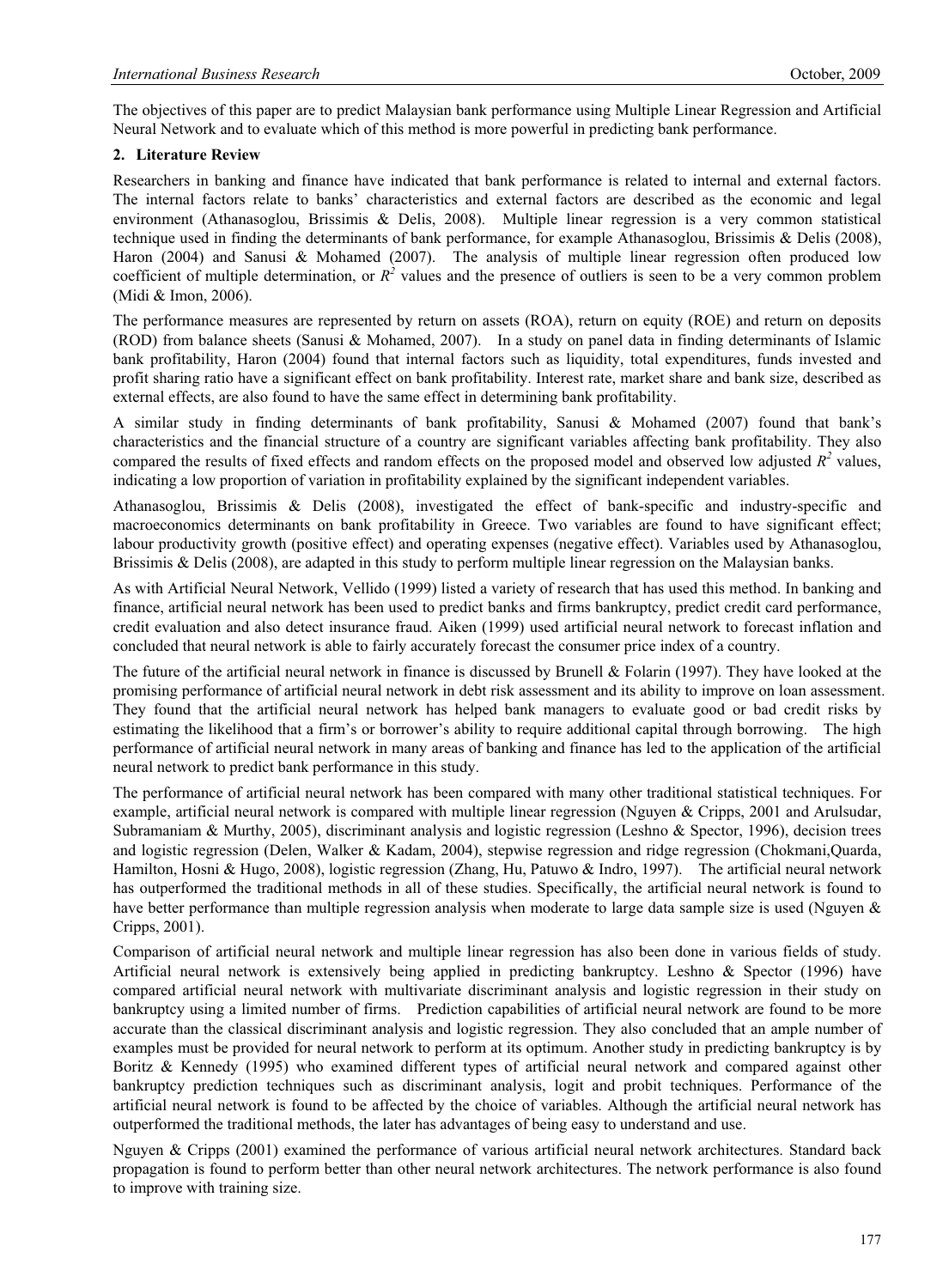The applications of neural network in various fields of study have showed positive and promising results. Multiple linear regression is a very popular method but the method is non-robust, in which influential outliers can effect regression results significantly. Researchers in the field of robust statistics indicate that real data may contain about 1 to 10% outliers (Midi & Imon, 2006). The predictive ability and robustness of artificial neural network is an eye-catcher. Therefore, in this study, multiple linear regression and artificial neural network are used to predict bank performance and results of both methods are then compared. The results can then be of importance to predict bank performance in Malaysia.

#### **3. Data Description and Methodology**

A sample data set consisting of 13 banks for the period of 2001 – 2006 was randomly selected from a list of Malaysian banks obtained from Bank Negara Malaysia. Data for all variables, except for GDP and CPI, were collected from the BANKSCOPE database. Data for chosen variables were selected, calculated and transferred into an Excel spreadsheet. Data for Gross Domestic Product (GDP) and Consumer Price Index (CPI) were obtained from the Bank Negara Malaysia official website.

Predictor variables found to be significant in the banking and finance literature were adapted into the study. Return on assets (ROA) was used as a measure of bank performance and seven predictor variables were chosen to be analyzed. The chosen variables are listed in **Table 1**.

#### *3.1 Multiple Linear Regression Model*

Multiple linear regression analysis is a technique for modelling the linear relationship between two or more variables. It is one of the most widely used of all statistical methods. In banking and finance literature, regression analysis is a very common method used to find the determinants of bank performance.

The general linear regression model, with normal error terms, simply in terms of X variables is shown in Equation 1.

$$
Y_i = \beta_0 + \beta_1 X_{i1} + \beta_2 X_{i2} + \dots + \beta_{p-1} X_{i,p-1} + \varepsilon_i
$$
 (1)

where, 
$$
\beta_0, \beta_1, ..., \beta_{p-1}
$$
 are parameters,  $X_{i1}, ..., \beta_{p-1}$  are known constants,  
\n $\varepsilon_i$  are independent  $N(0, \sigma^2)$   
\n $i = 1,...,n$ 

In building the multiple linear regression model for bank performance, the 96 data collected were randomly separated into 2 sub-samples – the training (86 data) and testing samples (10 data). Training data set is used for the model building, and the testing data set is used for the model validation at the end of analysis.

Kutner, Nachtsheim & Peter (2004) has recommended 30% of sample size as adequate size for model validation. In this study, only 10% of the sample size is used as the testing sample, due to the limited available number of samples. In order to test the relationship between bank performance and its determinants, the following multiple regression equation is proposed for the bank data in Equation 2.

$$
ROA_i = \beta_0 + \beta_1 LIQ_i + \beta_2 LLOSS_i + \beta_3 SIZE_i + \beta_4 COSTINC_i + \beta_5 CONC_i
$$
  
+  $\beta_6 GDP_i + \beta_7 CPI_i + \varepsilon_i$   
 $i = 1,...,n$  (2)

where

| $ROA_i$           | $=$ | Return on average assets which serve as performance indicator                                                    |
|-------------------|-----|------------------------------------------------------------------------------------------------------------------|
| $LIQ_i$           | $=$ | Loan-to-assets ratio as a measure of liquidity                                                                   |
| $LLOSS_i$         | $=$ | Loan loss provision-to-loans ratio as a measure of credit risk                                                   |
| $SIZE_i$          |     | Size of a bank based on its total assets                                                                         |
| $COSTINC_i$       | $=$ | Cost income ratio which measures bank efficiency                                                                 |
| $CONC_i$          | $=$ | A concentration ratio, calculated by taking the largest 3 banks divided by total assets of the<br>banking sector |
| GDP <sub>i</sub>  | $=$ | <b>Gross Domestic Product</b>                                                                                    |
| $CPI_i$           | $=$ | Consumer Price Index                                                                                             |
| $\varepsilon_{i}$ |     | error term                                                                                                       |
|                   |     |                                                                                                                  |

The underlying assumptions of linearity, normality, constant variance and independence of error terms must be satisfied in order to get a more valid model. Diagnostics for the underlying assumptions must be done and remedial measures can then be taken accordingly.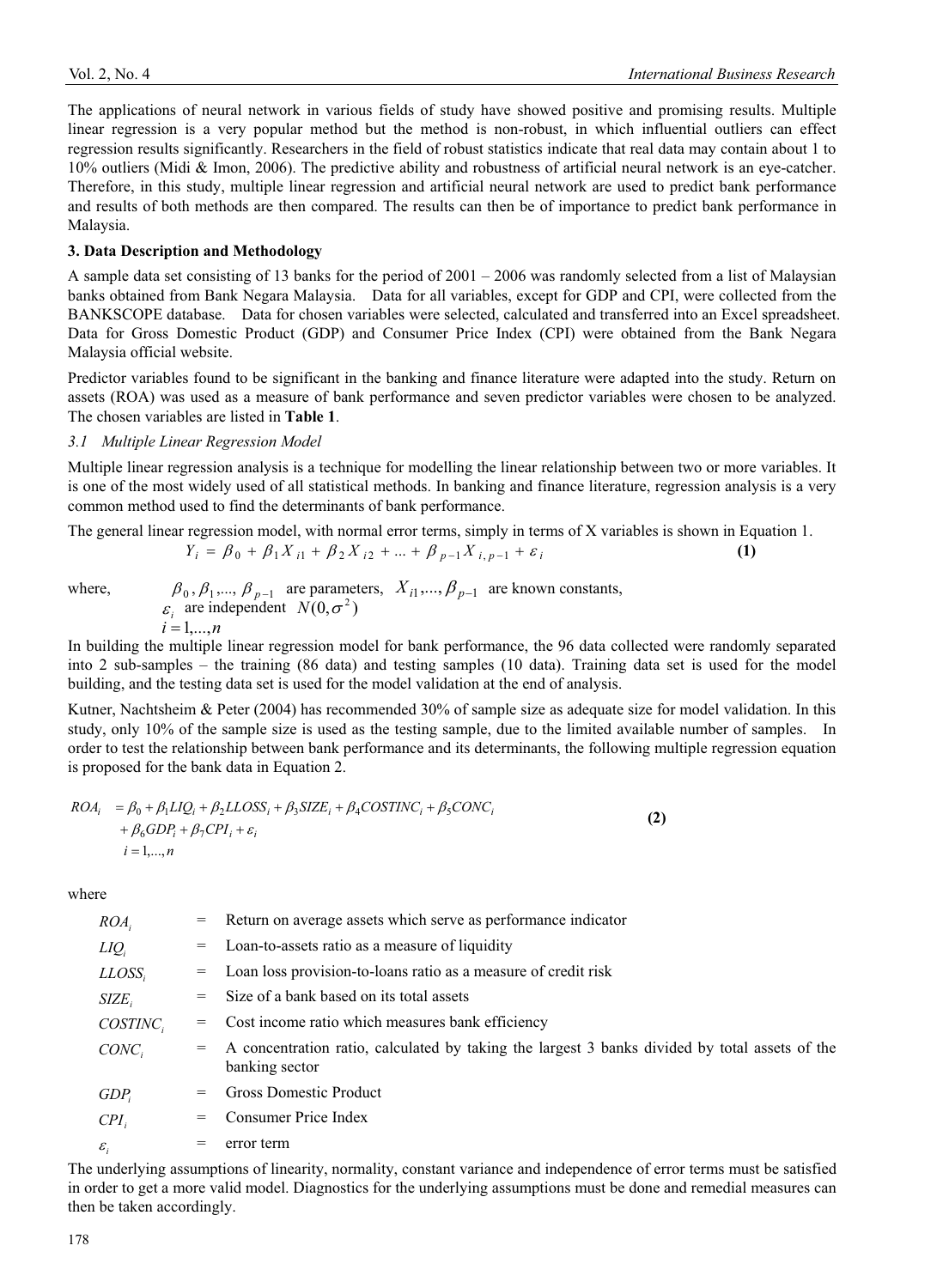## *3.2 Artificial Neural Network*

The development and abundance of high speed computers has made artificial neural network to become an increasingly popular research subject. The method has been applied to many areas including banking and finance. Artificial neural network has been applied to areas such as determining bank bankruptcy, time series, loan assessment etc.

The idea of neural network originated from the most fascinating organ in the human body, the brain. The human brain consists of billions of basic units called neurons. The basic neuron unit is illustrated in **Figure 1**. The neuron consists of dendrites, a cell body and an axon connecting to axon terminals.

Information or inputs received by the brain are transferred into the cell body through dendrites. The cell body acts as the processing unit, where all the learned information is then transferred into outputs and passed down by the axon. The muscles or other parts of the body receive the outputs via the axon terminals for actions. This concept was first studied in 1943 by McCulloch and Pitts to form a mathematical model.

**Figure 2** illustrates a one hidden layer feed forward network with inputs  $x_1, \ldots, x_i$  and output  $y_k$ . Each input is given its own synaptic weight. The weights are then transferred into the hidden layer, which consists of a number of hidden neurons. Each neuron performs a weighted summation of the inputs and then passes a nonlinear activation function. The output of the network is given by Equation 3.

$$
y_k = \varphi(\sum w_{ki}v_k) = \varphi(v)
$$
 (3)  
\n
$$
y_k = \text{network's output}
$$
  
\n
$$
w_{ki} = \text{synaptic weight between output of neuron } k \text{ and input of neuron } i
$$
  
\n
$$
v_k = \sum w_{ki}v_k = \text{activation potential of neuron } i \text{ (net input)}
$$
  
\n
$$
\varphi(v) = activation function
$$

 $\varphi(v)$ 

The nonlinear activation function in the neuron is usually chosen to be a smooth step function. In this study, the

 $sigma$  *igmoid function* 

$$
= \frac{1}{1+e^{-\nu}} \qquad \qquad \text{is used.}
$$

Researchers in the field of robust statistics indicated that real data are never freed from outliers. About 10% of the real data set is expected to contain outliers. Preliminary checking was done to identify any gross outliers in the bank data. A simple method, the boxplot was chosen to identify outliers and get a rough idea of the symmetry of the data.

#### **4. Results**

#### *4.1 Results of Multiple Linear Regression*

The first order regression model was considered using all the seven predictor variables. Stepwise regression was performed on the modelling dataset and the obtained results are shown in **Table 2**.

From the regression output, it was found that only two predictor variables are significant in affecting the bank performance, LLOSS and COSTINC. The significant estimated parameters were found to be  $\beta_0 = 3.881$ ,  $\beta_2 = -0.199$ and  $\beta_4$  = -0.061. The mean square error for the residuals was found to be 0.585. The total variation explained by the two significant variables, LLOSS and COSTINC on the bank performance ROA is about 57.2%, as shown by the  $R^2$ value.

**Table 3** shows the residual statistics obtained from the bank dataset. The Mahalanobis distance shows a very large maximum value of 24.662. The maximum studentized residual value is also much larger than the cut-off value 3. This indicates the existence of at least one outlying value in the regression model. Further investigation was made to identify the outlying value(s).

Remedial measures must be taken to solve the matter concerning influential outliers. Robust regression approaches such as Least Absolute Residuals, Reweighted Least Square and Least Median of Squares (LMS) regression can be employed in the presence of outliers. The robust method gives a superior result than the ordinary least square. Mean Square Error (MSE) from the ordinary least square may be inflated when influential outlier exists in the dataset.

In this study, the Least Median of Squares Regression is applied to the data set to compare with the results obtained by eliminating the outlier. Results of LMS regression is presented in **Table 4**.

The fitted robust regression function is  $\hat{Y} = 3.4234 - 0.4197$ LLOSS - 0.0288COSTINC

with a low proportion of variation in response explained by the model (28.73%). The residual scale estimate is calculated as 0.4295 with degree of freedom 78. In the presence of influential outlier(s), the robust regression method always outperformed the traditional multiple linear regression. In the absence of outlier, the two performed almost equally well, but the ordinary least square method is much preferred due to extensive calculations involved in the robust method.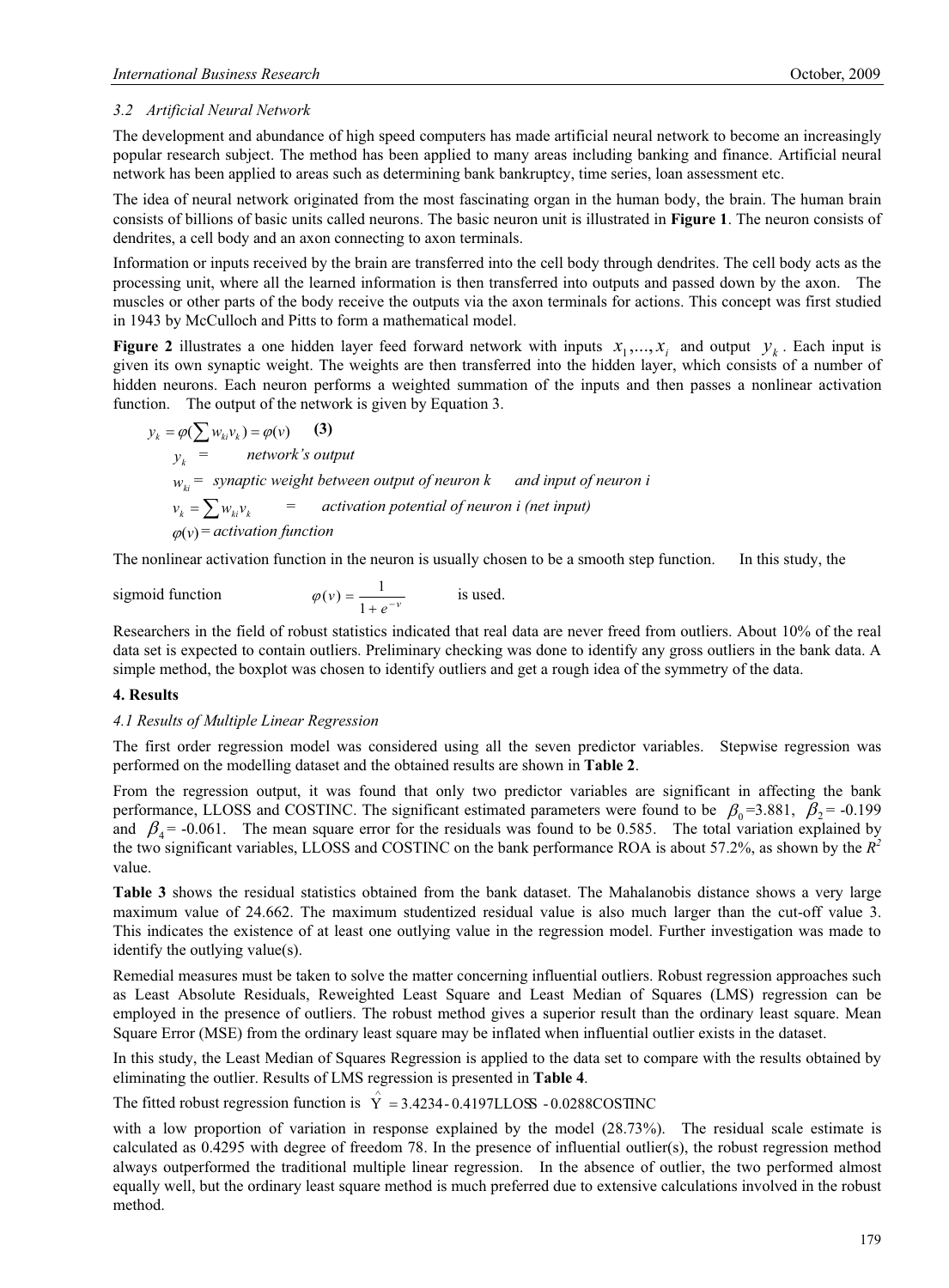## *4.2 Results of Artificial Neural Network*

The 96 data bank data collected in the study were randomly assigned into three different sub-samples as given in **Table 5**. An ample number of data is needed for the training data set. Only 10% of the data are used for testing and validation purposes, due to the limited number of available sample.

Feedforward neural network or multilayer perceptron with one hidden layer and seven inputs, corresponding to the seven variables are suggested to be used in the study. Experiments are done to determine the best number of neurons in the hidden layer and to evaluate the performance of the neural network in predicting bank performance. Under supervised learning, the desired output (ROA) for each input is given to the network. The network will then adjust weights in the hidden neuron so as to minimize the error obtained between the network's output and the desired output.

Results for different numbers of neurons are presented in **Table 6**. The number of neurons with the lowest mean square error (MSE) for the testing data is chosen to be the best number of hidden nodes for the seven inputs. Neural network with 13 hidden nodes are identified to perform at its best during the training and testing. The lowest mean square error (MSE) of 0.00687 is obtained.  $R^2$  value shows a satisfactory value at 0.66868.

The performance of the network during the training phase is very high for different numbers of neurons. The testing data set gives the lowest mean square error (MSE) value when the network contains 13 hidden neurons. The testing data gives a low  $R^2$  value of about 0.669. The value indicates the proportion of total variation explained by the results is about 66.9%. Results are said to be satisfactory if the  $R^2$  value is more than 0.80. Nevertheless, results obtained from the network has a higher  $R^2$  value than the multiple linear regression model

#### *4.3 Comparisons of Performance*

Performance of the two methods under study, namely multiple linear regression and artificial neural network, in predicting bank performance is measured by using the mean square prediction error and the  $R<sup>2</sup>$  value which indicates the proportion of variation explained by the validation model. Model validation is done by using the 10 hold-out sample.

During the validation stage, the linear relationship gives mean predicted error (MSPR) of 0.6199. The network shows a very good performance with  $R^2$  value of 0.99616 with very low means square predicted error (MSPR) of 0.0061. This indicates a very high predictive performance of the neural network with total variation explained by the factors by 99.616%. Performance of the two statistical methods can be summarized in Table 7.

From **Table 7**, the results indicate that the artificial neural network outperformed the multiple linear regression model. This finding is similar to Nguyen & Cripps (2001) with different type of data. The predictive ability of the artificial neural network is very high and gives a highly accurate prediction as a result of pattern recognition or generalization made by the network. Although the predictive ability of the artificial neural network is very accurate, it somehow lacks explanation on the parameters used. Some scholars describe artificial neural network as a 'black box'. Multiple linear regression gives an easy and simple explanation on the estimated parameters. This makes the method still very useful.

The multiple linear regression requires underlying assumptions of linearity, normality, etc. that may be violated when using real data. Remedial measures are then needed to be taken on the violation of these assumptions. Artificial neural network does not require these assumptions. It only requires a good number of data for the network to be able to recognize the pattern formed by the data. A single influential outlier can affect the estimated regression function but artificial neural network is very robust with noisy or unexpected data.

The artificial neural network has another disadvantage in which training time and determination of the optimal number of neurons can take quite some time and can be very complicated and exhaustive. The multiple linear regression method is very simple to apply by using available statistical computer software. The future of artificial neural network is promising but further research is needed on the development of computer software that can help reduce the long training time.

#### **5. Conclusion**

From the study, we may conclude that multiple linear regression can be used as a simple tool to study the linear relationship between the dependent variable and independent variables. The method provides two significant explanatory variables to bank performance and explains the effect of the contributing factors in a simple, understood manner. The method somehow has its limitations for its underlying assumptions are always violated when using real data. The presence of outliers also produces biased estimators of the parameters.

Violations of the underlying assumptions are often accompanied by remedial measures. Data transformation, robust regression and ridge regression are among the remedial measures to be taken. Thus, this requires the needs to understand further statistical techniques, which is out of the scope of this study.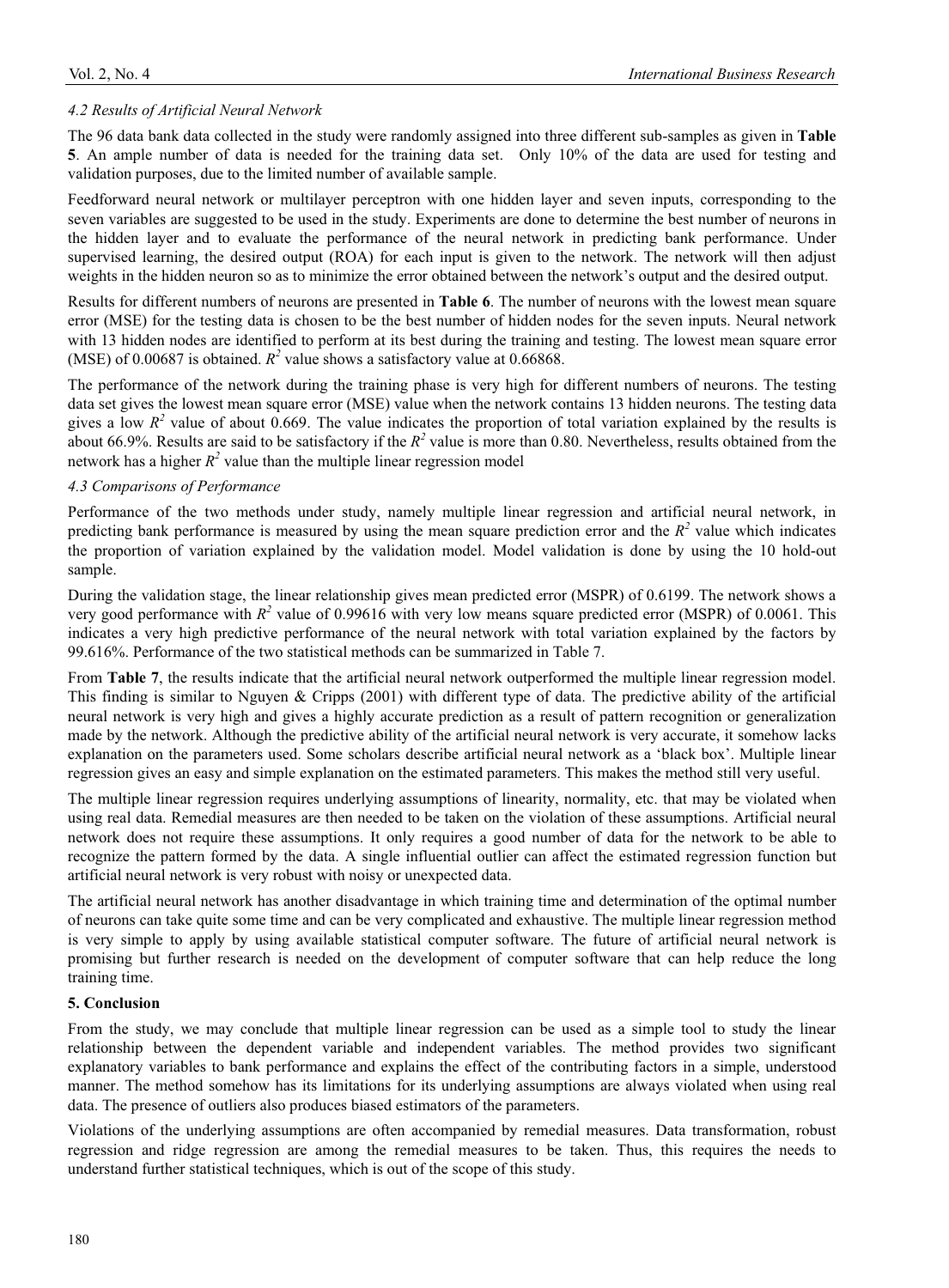The artificial neural network gives highly accurate results from the inputs. The method increases its performance with a large number of examples. An optimal number of neurons also need to be determined because the network tends to memorize with too many neurons but it can hardly make any generalization if too few are used. The method does not require any distributional assumptions and it is robust to outliers and unexpected data in the inputs. The artificial neural network outperformed the multiple regression in predicting bank performance but somehow, the method gives no explanation on the estimation of the parameters. Decision makers are provided with the information on the estimated parameters from the results of multiple linear regression. The prediction of the method is only made on the mean performance and thus gives a higher MSPR value.

A similar study can be performed using a larger dataset. As suggested by Kutner, Nachtsheim & Peter (2004), the validation model should consist about 30% of the dataset. Furthermore, three different sub-samples are required for the training, testing and validation in artificial neural network. The effect of different years and different banks should also be taken into considerations. Other predictor variables such as bank ownership, bank labour growth, macro or microeconomic factors are to be included which may explain the total variation in predicting bank performance.

#### **References**

Aiken, M. (1999). Using a Neural Network to Forecast Inflation, Industrial Management & Data Systems, Vol. 99/7:.296-301.

Arulsudar, N., Subramaniam, N. & Murthy, R.S.R (2005). Comparison of Artificial Neural Network and Multiple Linear Regression in the Optimization of Formulation Parameters of Leuprolide Acetate Loaded Liposomes, Journal of Pharmacy and Pharmaceutical Sciences, 8(2):.243-258.

Athanasoglou P. P., Brissimis, S. N. & Delis M.D. (2008). Bank-specific, Industry-specific and Macroeconomic Determinants of Bank Profitability, International Financial Markets, Institutions & Money, Vol. 18:.121-136.

Bank Negara Malaysia at www.bnm.gov.my.

Boritz, J. E., & Kennedy, D.B. (1995). Effectiveness of Neural Network Types for Prediction of Business Failure, Expert Systems with Applications, Vol. 9, No. 4, p.503-512.

Brunell, P.R. & Folarin, B.O. (1997). Impact of Neural Networks in Finance, Neural Computation & Application, Vol. 6:.193-200.

Chokmani, K. T. Quarda, J. V., Hamilton, S., Hosni,G. M., & Hugo, G. (2008). Comparison of Ice-Affected Streamflow Estimates Computed Using Artificial Neural Networks and Multiple Regression Techniques, Journal of Hydrology, Vol. 349:.383-396.

Delen, D., G. Walker, G., & Kadam, A. (2005). Predicting Breast Cancer Survivability: A Comparison of Three Data Mining Methods, Artificial Intelligence in Medicine, Vol. 34:.113-117.

Haron, S. (2004). Determinants of Islamic Bank Profitability, Global Journal of Finance & Economics, USA, 1 (1): 11-33.

Kutner, M., Nachtsheim C. J., & Peter, J. (2004). Applied Linear Regression Models, McGraw Hill/Irwin Series, 4<sup>th</sup> Edition.

Leshno, M., & Spector, Y. (1996). Neural Network Prediction Analysis: The Bankruptcy Case, Neurocomputing, Vol. 10:.125-147.

Nguyen, N., & Cripps, A. (2001). Predicting Housing Value: A Comparison of Multiple Linear Regression Analysis and Artificial Neural Networks, Journal of Real Estate Research, 22 (3): 313-336.

Midi, H., & Imon, A. H. M. R. (2006). The Use and Abuse of Statistics, Paper presented at the National Statistics Conference, Putrajaya International Convention Centre, Putrajaya, Malaysia,  $4<sup>th</sup>$ -5<sup>th</sup> September 2006.

Sanusi, N.A., & Mohammed, N. (2007). Profitability of an Islamic Bank: Panel Evidence from Malaysia, Readings in Islamic Economics & Finance, Chapter 6:.97-116.

Vellido, A. (1999). Neural Networks in Business: A Survey of Applications (1992-1998), Expert Systems with Applications, Vol. 17: 51 – 70.

Zhang, G., Hu, M. Y., Patuwo B. E. & Indro, D. C. (1999). Artificial Neural Networks in Bankruptcy Prediction: General Framework and Cross-Validation Analysis, European Journal of Operational Research, 116:.16-32.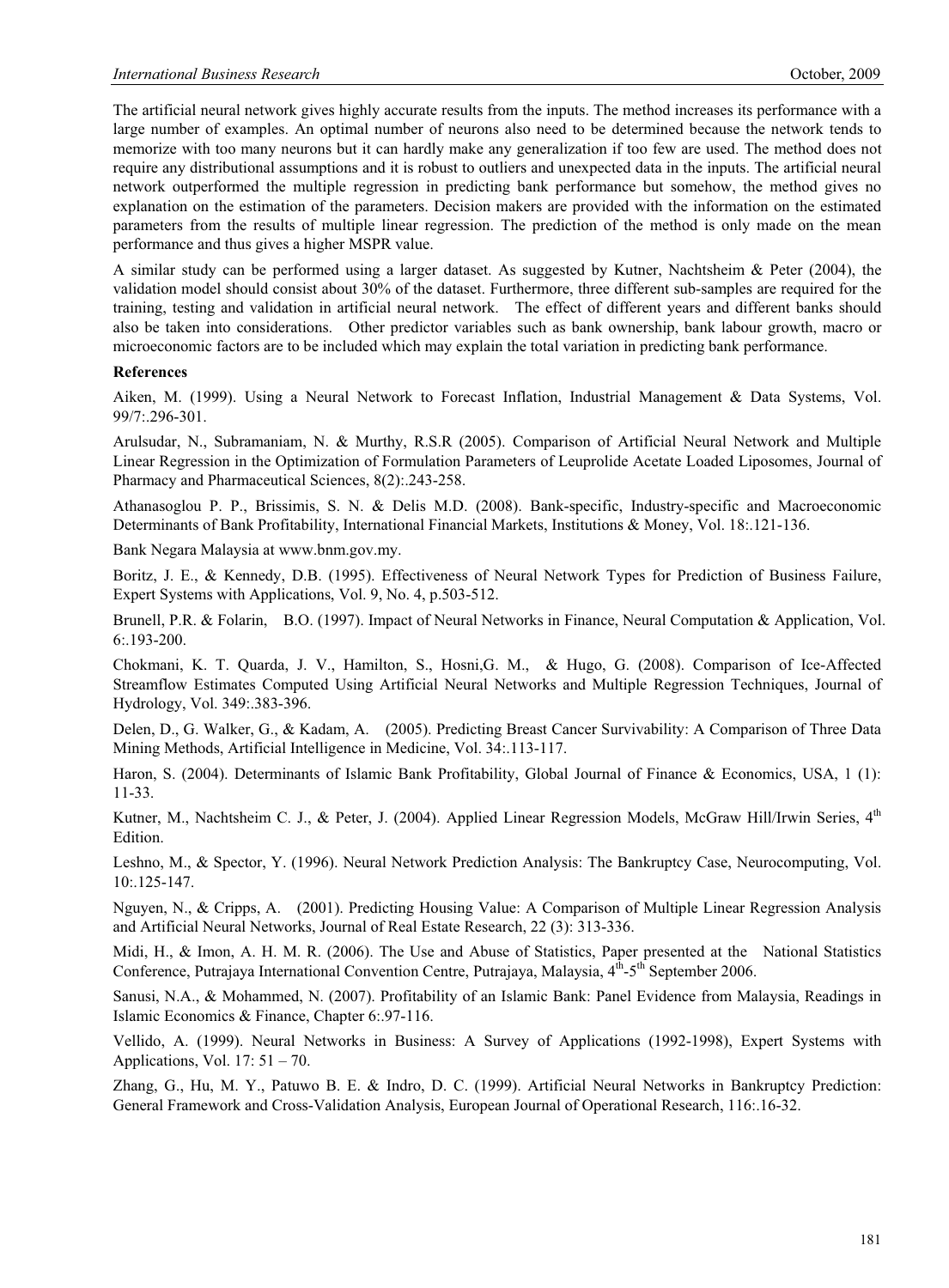## Table 1. Dependent & Independent Variables to Predict Bank Performance

| Variable |                              | Measure                                              | <b>Notation</b> |
|----------|------------------------------|------------------------------------------------------|-----------------|
|          | <b>Dependent Variable</b>    |                                                      |                 |
|          | Profitability/Performance    | Net profits/Assets                                   | <b>ROA</b>      |
|          | <b>Independent Variables</b> |                                                      |                 |
| 1.       | Liquidity                    | Loans/Assets                                         | LIQ             |
| 2.       | Credit Risk                  | Loan Loss Provisions/Loans                           | <b>LLOSS</b>    |
| 3.       | Cost Income Ratio            | Management Cost/Assets                               | <b>COSTINC</b>  |
| 4.       | Size                         | ln (Real Assets)                                     | <b>SIZE</b>     |
| 5.       | Concentration Ratio          | 3-Bank Concentration Ratio                           | <b>CONC</b>     |
| 6.       | Inflation                    | Current Period Inflation Rate (Consumer Price Index) | <b>CPI</b>      |
| 7.       | <b>Economic Activity</b>     | <b>Gross Domestic Product</b>                        | <b>GDP</b>      |

## Table 2. Stepwise Regression Results

|                |                |                       | <b>Model Summary</b>  |                          |          |               |
|----------------|----------------|-----------------------|-----------------------|--------------------------|----------|---------------|
| Model          | $\bf R$        | <b>R</b> Square       | <b>Adjusted R</b>     | <b>Std. Error of the</b> |          | Durbin-Watson |
|                |                |                       | <b>Square</b>         | <b>Estimate</b>          |          |               |
| 1              | 0.670          | 0.449                 | 0.442                 | 0.86267                  |          |               |
| 2              | 0.756          | 0.572                 | 0.561                 | 0.76496                  |          | 0.991         |
|                |                |                       | <b>ANOVA Results</b>  |                          |          |               |
| Model          |                | <b>Sum of Squares</b> | df                    | <b>Mean Square</b>       | F        | Sig.          |
|                | Regression     | 50.891                | 1                     | 50.891                   | 68.383   | .000          |
|                | Residual       | 62.513                | 84                    | 0.744                    |          |               |
|                | Total          | 113.403               | 85                    |                          |          |               |
| $\overline{2}$ | Regression     | 64.835                | 2                     | 32.417                   | 55.399   | .000          |
|                | Residual       | 48.569                | 83                    | 0.585                    |          |               |
|                | Total          | 113.403               | 85                    |                          |          |               |
|                |                |                       | <b>Coefficients</b>   |                          |          |               |
|                |                |                       | <b>Unstandardized</b> | <b>Standardized</b>      |          |               |
| Model          |                |                       | <b>Coefficients</b>   | <b>Coefficients</b>      | T        | Sig.          |
|                |                | B                     | <b>Std. Error</b>     | <b>Beta</b>              |          |               |
| 1              | (Constant)     | 3.873                 | 0.326                 |                          | 11.867   | 0.000         |
|                | <b>COSTINC</b> | $-0.064$              | 0.008                 | $-0.670$                 | $-8.269$ | 0.000         |
|                | (Constant)     | 3.881                 | 0.289                 |                          | 13.410   | 0.000         |
| $\overline{2}$ | <b>COSTINC</b> | $-0.061$              | 0.007                 | $-0.637$                 | $-8.834$ | 0.000         |
|                | LLOSS          | $-0.199$              | 0.041                 | $-0.352$                 | $-4.881$ | 0.000         |

#### Table 3. Residuals Statistics

|                        | <b>Minimum</b> | <b>Maximum</b> | Mean  | <b>Standard Deviation</b> |
|------------------------|----------------|----------------|-------|---------------------------|
| Residual               | $-1.531$       | 4.416          | 0.000 | 0.756                     |
| Standardized Residual  | $-2.001$       | 5.773          | 0.000 | 0.988                     |
| Studentized Residual   | $-2.319$       | 6.068          | 0.004 | 1.041                     |
| Deleted Residual       | $-2.056$       | 4.879          | 0.006 | 0.843                     |
| Stud. Deleted Residual | $-2.384$       | 8.085          | 0.028 | 1.198                     |
| Mahalanobis Distance   | 0.010          | 24.662         | 1.977 | 4.046                     |
| Cook's Distance        | 0.000          | 1.298          | 0.043 | 0.205                     |

## Table 4. Results of LMS Regression

| Coefficients:  | Value     | <b>Std. Error</b> | t-value   | $Pr(>\mid t )$ |
|----------------|-----------|-------------------|-----------|----------------|
| (Intercept)    | 3.4234    | 9.1990            | 0.6992    | 0.4865         |
| LIQ            | $-0.3136$ | 0.4006            | $-0.7829$ | 0.4361         |
| <b>LLOSS</b>   | $-0.4197$ | 0.0606            | $-6.9222$ | 0.0000         |
| <b>SIZE</b>    | 0.0773    | 0.0363            | 2.1272    | 0.0366         |
| <b>COSTINC</b> | $-0.0288$ | 0.0048            | $-6.0058$ | 0.0000         |
| <b>CONC</b>    | $-2.8235$ | 5.1090            | $-0.5526$ | 0.5821         |
| <b>CPI</b>     | 0.0799    | 0.1574            | 0.5078    | 0.6130         |
| GDP            | $-1.4113$ | 2.5623            | $-0.5508$ | 0.5833         |